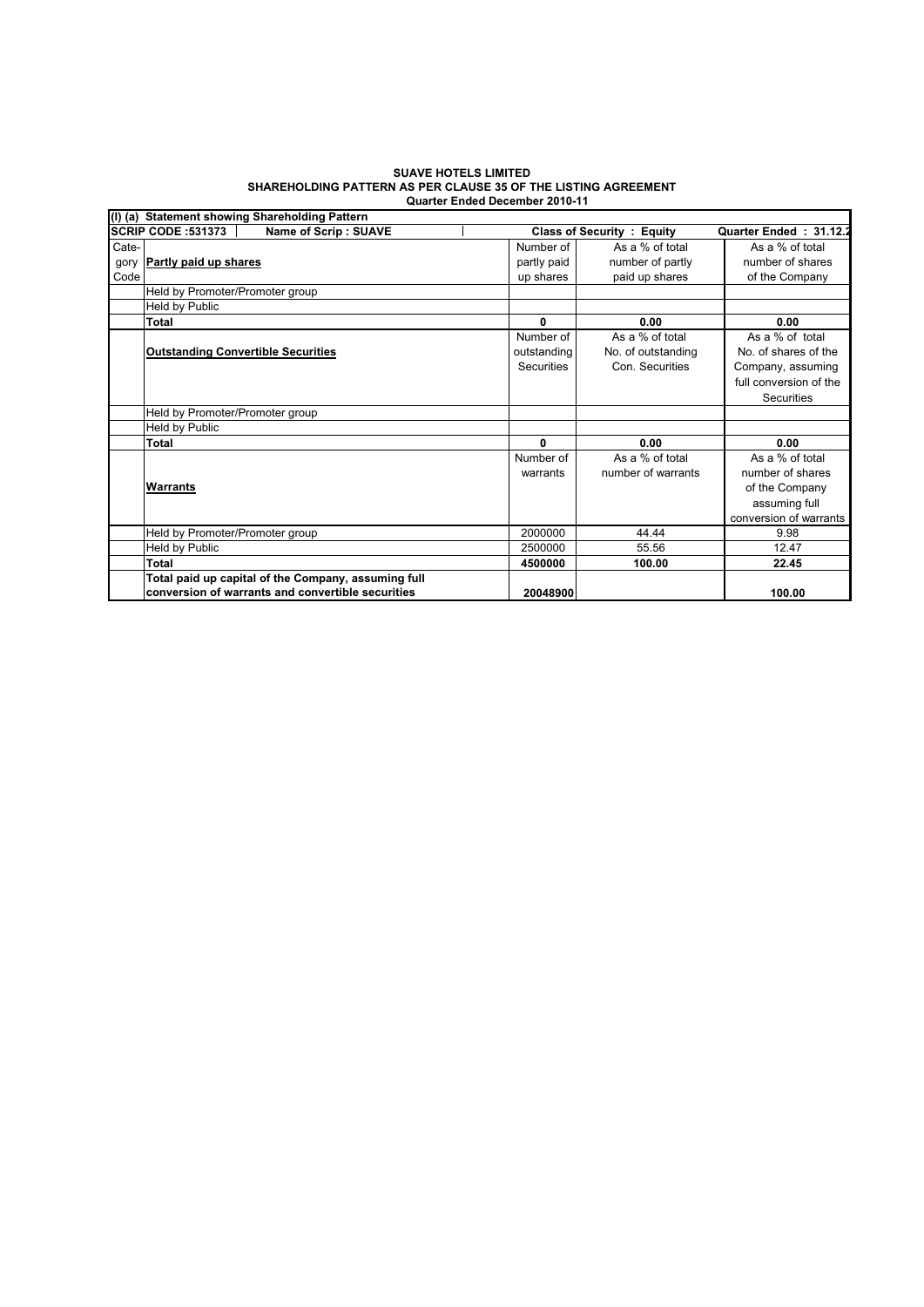| Cate- |                                                      | Number of                 | Total No.               | Number of                 | <b>Total shareholding as</b> |           | Shares pledged or    |                         |
|-------|------------------------------------------------------|---------------------------|-------------------------|---------------------------|------------------------------|-----------|----------------------|-------------------------|
| gory  | Category of                                          | Share-                    | of shares               | shares held               | a percentage of total        |           | otherwise encumbered |                         |
| Code  | <b>Shareholders</b>                                  | holders                   |                         | in demated                | number of shares             |           | Number of            | As a                    |
|       |                                                      |                           |                         | form                      | As a percentage of           |           | <b>Shares</b>        | $\frac{9}{6}$           |
|       |                                                      |                           |                         |                           | $(A+B)$                      | $(A+B+C)$ |                      |                         |
|       |                                                      |                           |                         |                           |                              |           |                      | $(IX) = (VIII)/(IV)^*1$ |
| (1)   | (II)                                                 | (III)                     | (IV)                    | (V)                       | (VI)                         | (VII)     | (VIII)               | 00                      |
| (A)   | <b>Shareholding of Promoter</b>                      |                           |                         |                           |                              |           |                      |                         |
|       | and Promoter Group                                   |                           |                         |                           |                              |           |                      |                         |
| (1)   | Indian                                               |                           |                         |                           |                              |           |                      |                         |
| (a    | Individuals/H.U.F                                    | $6\overline{6}$           | 1485900                 | 1485900                   | 9.56                         | 9.56      |                      |                         |
| (b)   | Cental/State Government(s)                           | $\overline{0}$            |                         |                           | 0.00                         | 0.00      |                      |                         |
| (c)   | <b>Bodies Corporate</b>                              | $\overline{2}$            | 2000000                 | 500000                    | 12.86                        | 12.86     |                      |                         |
| (d)   | Financial Institutions/Banks                         | $\overline{0}$            | $\Omega$                | 0                         | 0.00                         | 0.00      |                      |                         |
| (e)   | Any Other (specify)                                  | $\overline{0}$            | 0                       | $\mathbf 0$               | 0.00                         | 0.00      |                      |                         |
|       | <b>Employee Welfare Trust</b>                        | $\overline{0}$            | $\Omega$                | $\overline{0}$            | 0.00                         | 0.00      |                      |                         |
|       | <b>M&amp;M Benfit Trust</b>                          | $\overline{0}$            | $\Omega$                | $\mathbf 0$               | 0.00                         | 0.00      |                      |                         |
|       | Sub-Total (A)(1)                                     | $\overline{\mathbf{8}}$   | 3485900                 | 1985900                   | 22.42                        | 22.42     |                      |                         |
| (2)   | Foreign                                              |                           |                         |                           |                              |           |                      |                         |
| (a)   | Non Resident Individuals/Foreign Nationals           | 0                         | 0                       | 0                         | 0.00                         | 0.00      |                      |                         |
| (b)   | <b>Bodies Corporate</b>                              | $\overline{0}$            | $\mathbf 0$             | $\overline{0}$            | 0.00                         | 0.00      |                      |                         |
| (c)   | Institutions                                         | $\overline{0}$            | 0                       | 0                         | 0.00                         | 0.00      |                      |                         |
| (d)   | Any Other (specify)                                  | $\overline{0}$            | $\mathbf 0$             | $\mathbf 0$               | 0.00                         | 0.00      |                      |                         |
|       | Sub_Total (A)(2)                                     | $\overline{\mathfrak{o}}$ | $\overline{\mathbf{0}}$ | $\overline{\mathfrak{o}}$ | 0.00                         | 0.00      |                      |                         |
|       | Total holding of Promoter and Promoter Group         |                           |                         |                           |                              |           |                      |                         |
|       | (A)=(A)(1)+(A)(2)                                    | 8                         | 3485900                 | 1985900                   | 22.42                        | 22.42     |                      |                         |
| (B)   | <b>Public Shareholding3</b>                          |                           |                         |                           |                              |           |                      |                         |
| (1)   | <b>Institutions</b>                                  |                           |                         |                           |                              |           |                      |                         |
| (a    | Mutual Fund/UTI                                      | 0                         | 0                       | 0                         | 0.00                         | 0.00      |                      |                         |
| (b)   | <b>Financial Institutions/Banks</b>                  | $\overline{0}$            | $\mathbf 0$             | $\mathbf 0$               | 0.00                         | 0.00      |                      |                         |
| (c)   | Central/State Government(s)                          | $\overline{0}$            | $\overline{0}$          | $\overline{0}$            | 0.00                         | 0.00      |                      |                         |
| (d)   | Venture Capital Funds                                | $\overline{0}$            | $\overline{0}$          | $\overline{0}$            | 0.00                         | 0.00      |                      |                         |
| (e)   | Insurance Companies                                  | $\overline{0}$            | 0                       | $\mathbf 0$               | 0.00                         | 0.00      |                      |                         |
| (f)   | Foreign Institutional Investors                      | 0                         | 0                       | 0                         | 0.00                         | 0.00      |                      |                         |
| (g)   | Foreign Venture Cap. Inv                             | $\overline{0}$            | $\overline{0}$          | $\overline{0}$            | 0.00                         | 0.00      |                      |                         |
|       | Sub-Total (B)(1)                                     | $\overline{\mathbf{0}}$   | $\mathbf 0$             | 0                         | 0.00                         | 0.00      |                      |                         |
| (2)   | <b>Non Institutions</b>                              |                           |                         |                           |                              |           |                      |                         |
|       | (a) Bodies Corporate                                 | 240                       | 4443325                 | 2408425                   | 28.58                        | 28.58     |                      |                         |
|       | Individuals                                          |                           |                         |                           |                              |           |                      |                         |
| (b)   |                                                      | 4381                      | 2444267                 | 2064156                   | 15.72                        | 15.72     |                      |                         |
|       | i) Holding nominal share capital upto Rs. 1 lakh     |                           |                         |                           |                              |           |                      |                         |
|       | ii) Holding nominal share capital in excess of Rs. 1 | 96                        | 516621                  | 3626411                   | 33.23                        | 33.23     |                      |                         |
|       | lakh                                                 |                           |                         |                           |                              |           |                      |                         |
| (c)   | Any Other(specify)                                   |                           |                         |                           |                              |           |                      |                         |
|       | Foreign National                                     | $\mathbf 0$               | 0                       | 0                         | 0.00                         | 0.00      |                      |                         |
|       | Overseas Corporate Bodies                            | $\mathbf 0$               |                         | $\sqrt{ }$                | 0.00                         | 0.00      |                      |                         |
|       | Non-Resident Individuals                             | 5                         | 3697                    | 3697                      | 0.02                         | 0.02      |                      |                         |
|       | Trusts                                               |                           | 5500                    | 5500                      | 0.04                         | 0.04      |                      |                         |
|       | Sub-Total (B)(2)                                     | 4723                      | 12063000                | 8108189                   | 77.58                        | 77.58     |                      |                         |
|       |                                                      |                           |                         |                           |                              |           |                      |                         |
|       | Total Public shareholding<br>$(B)=(B)(1)+(B)(2)$     | 4723                      | 12063000                | 8108189                   | 77.58                        | 77.58     |                      |                         |
|       | TOTAL (A)+(B)                                        | 4731                      | 15548900                | 10094089                  | 100.00                       | 100.00    |                      |                         |
| (C)   |                                                      |                           |                         |                           |                              |           |                      |                         |
|       | Shares held by Custodians and against which          |                           |                         |                           |                              |           |                      |                         |
|       | Depository Receipts have been issued                 |                           |                         |                           |                              |           |                      |                         |
|       | Promoter and Promoter Group                          | $\mathbf 0$               | $\Omega$                | $\mathbf 0$               | $\Omega$                     | 0         |                      |                         |
|       | Public                                               | $\Omega$                  | $\Omega$                | $\overline{0}$            |                              | $\Omega$  |                      |                         |
|       | GRAND TOTAL (A)+(B)+(C)                              | 4731                      | 15548900                | 10094089                  | 100.00                       | 100.00    |                      |                         |
|       |                                                      |                           |                         |                           |                              |           |                      |                         |

٦

|        | Name of the shareholder     |         | <b>Total shares held</b>                  |        | Shares pledged or otherwise encumbered |                                                                             |  |  |
|--------|-----------------------------|---------|-------------------------------------------|--------|----------------------------------------|-----------------------------------------------------------------------------|--|--|
| Sr.No. |                             | lNumber | As a % of<br>grand total<br>$(A)+(B)+(C)$ | Number | As a Percentage                        | As a % of<br>grand total<br>$(A)+(B)+(C)$ OF<br><b>SUB-Clause</b><br>(I)(a) |  |  |
| (1)    | (II)                        | (III)   | (IV)                                      | (V)    | ( VI ) = (V)/(III)*100                 | (VII)                                                                       |  |  |
|        | Satyanarayan Sharma         | 854700  | 5.50                                      |        |                                        |                                                                             |  |  |
|        | 2 Satyanarain Sharma        | 302400  | 1.94                                      |        |                                        |                                                                             |  |  |
|        | 3 Manorama S Sharma         | 190100  | 1.22                                      |        |                                        |                                                                             |  |  |
|        | Sandeep S Sharma            | 58700   | 0.38                                      |        |                                        |                                                                             |  |  |
|        | 5 Sameer S Sharma           | 40000   | 0.26                                      |        |                                        |                                                                             |  |  |
|        | 6 Satyanarayan Durgaprasad  | 40000   | 0.26                                      |        |                                        |                                                                             |  |  |
|        | Boyce Ply Pvt Ltd           | 1500000 | 9.65                                      |        |                                        |                                                                             |  |  |
|        | 8 Hot-N-Ice Enter, Pvt Itd. | 500000  | 3.22                                      |        |                                        |                                                                             |  |  |
|        | <b>TOTAL</b>                | 3485900 | 22.42                                     |        |                                        |                                                                             |  |  |